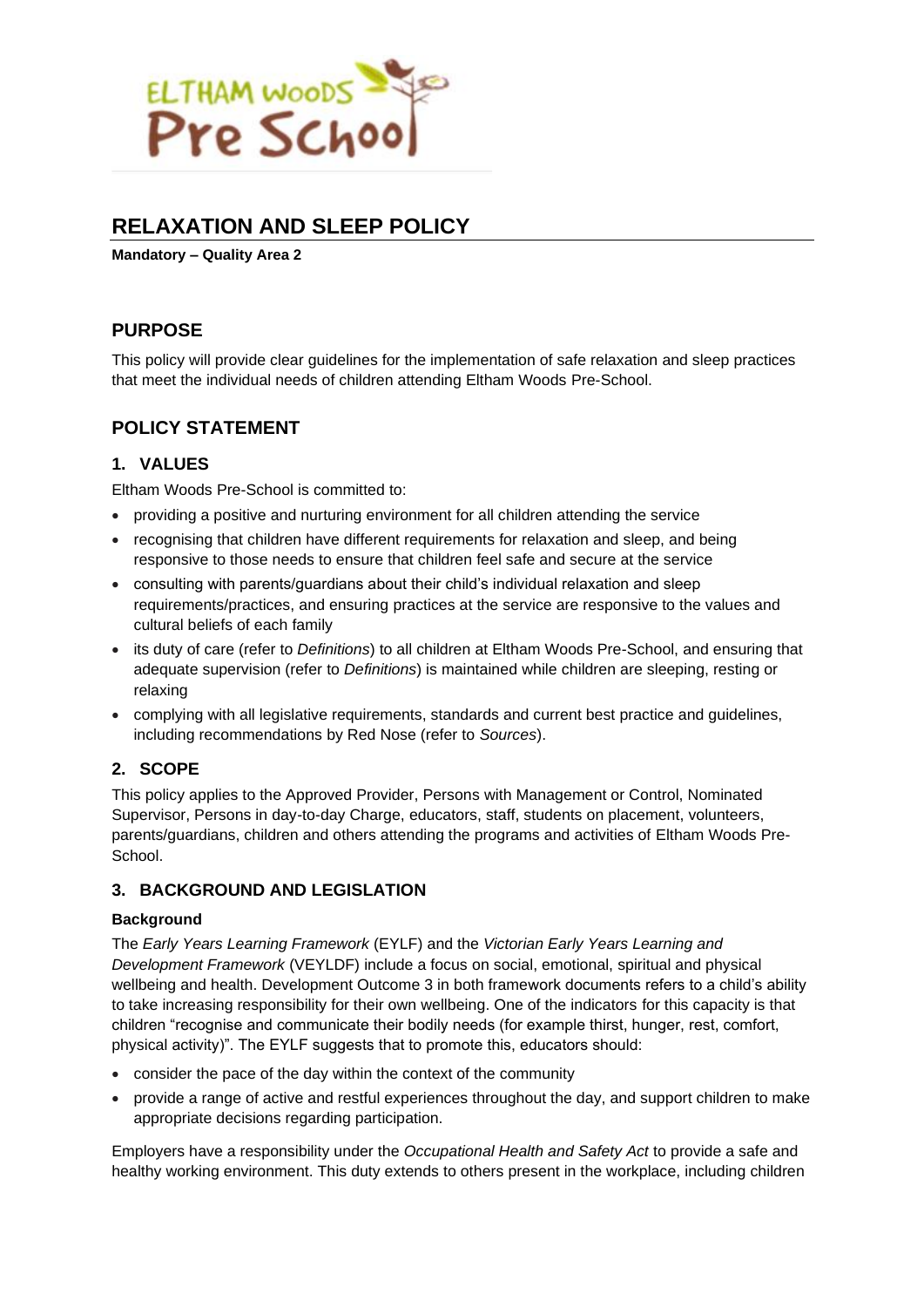

and volunteers. Providing a safe environment for children at the service includes complying with current Australian/New Zealand standards in relation to equipment, such as cots and mattresses (refer to *Sources*).

#### **Legislation and standards**

Relevant legislation and standards include but are not limited to:

- *Australian Consumer Law and Fair Trading Act 2012*
- *Australian Consumer Law and Fair Trading Regulations 2012*
- Australian/New Zealand Standard Cots for household use Safety Requirements (AS/NZS 2172:2010)
- Australian/New Zealand Standard Cots for day nursery, hospital and institutional use Safety Requirements (AS/NZS 2130:1998)
- *Education and Care Services National Law Act 2010*
- *Education and Care Services National Regulations 2011*
- *National Quality Standard*, Quality Area 2: Children's Health and Safety
- *Occupational Health and Safety Act 2004*

### **4. DEFINITIONS**

The terms defined in this section relate specifically to this policy. For commonly used terms e.g. Approved Provider, Nominated Supervisor, Regulatory Authority etc. refer to the *General Definitions* section of this manual.

**Adequate supervision:** (In relation to this policy) entails all children (individuals and groups) in all areas of the service, being in sight and/or hearing of an educator at all times including during toileting, sleep, rest and transition routines. Services are required to comply with the legislative requirements for educator-to-child ratios at all times. Supervision contributes to protecting children from hazards that may emerge in play, including hazards created by the equipment used.

Adequate supervision refers to constant, active and diligent supervision of every child at the service. Adequate supervision requires that educators are always in a position to observe each child, respond to individual needs, and immediately intervene if necessary. Variables affecting supervision levels include:

- number, age and abilities of children
- number and positioning of educators
- current activity of each child
- areas in which the children are engaged in an activity (visibility and accessibility)
- developmental profile of each child and of the group of children
- experience, knowledge and skill of each educator
- need for educators to move between areas (effective communication strategies).

**Duty of care:** A common law concept that refers to the responsibilities of organisations to provide people with an adequate level of protection against harm and all reasonable foreseeable risk of injury.

**Red Nose:** (formerly SIDS and Kids), the recognised national authority on safe sleeping practices for infants and children (refer to *Sources)*

**Relaxation/rest:** A period of inactivity, solitude, calmness or tranquillity.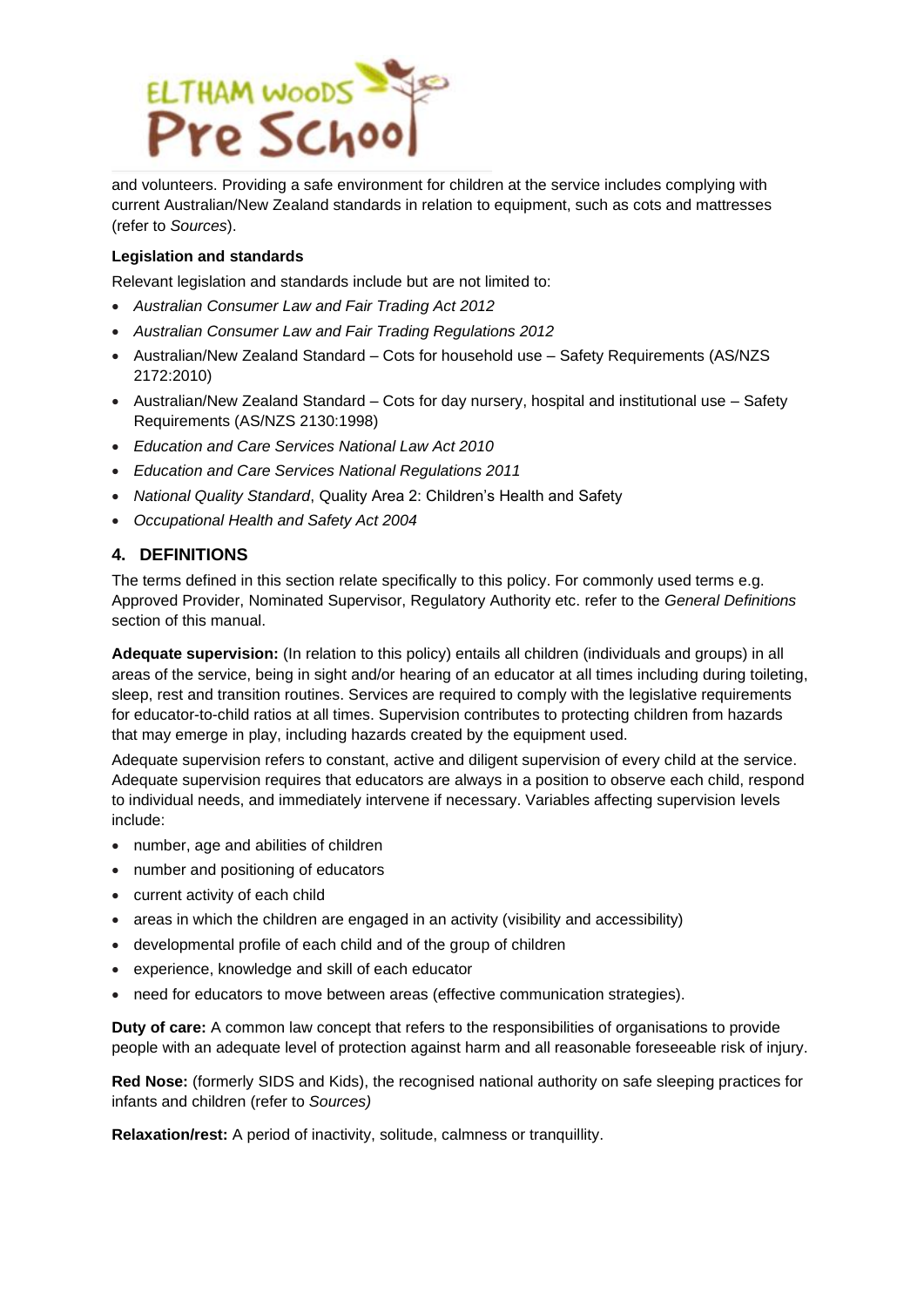

**SIDS (Sudden Infant Death Syndrome):** The unexpected and unexplained death of an infant, usually occurring during sleep.

### **5. SOURCES AND RELATED POLICIES**

### **Sources**

- Australian/New Zealand Standards: (at the time of printing) the current relevant standards are:
	- − Australian/New Zealand Standard Cots for household use Safety Requirements (AS/NZS 2172:2010), and
	- − Australian/New Zealand Standard Cots for day nursery, hospital and institutional use Safety Requirements (AS/NZS 2130:1998)

Current standards are available on the SAI Global website at: [www.saiglobal.com](http://www.saiglobal.com/)

- *Belonging, Being & Becoming – The Early Years Learning Framework for Australia* (EYLF): <https://www.education.gov.au/>
- Grow and Thrive, *Sleep,* volume 2 number 1, February 2013, Centre for Community Child Health: <https://www.rch.org.au/home/>
- Product safety: a guide for businesses and legal practitioners: https://www.consumer.vic.gov.au/
- Red Nose: Evidence-based information and advice about safe sleeping practices across ages and stages at<https://rednose.com.au/>
- WorkSafe Victoria, *Children's services – occupational health and safety compliance kit*: <https://www.worksafe.vic.gov.au/>
- *Victorian Early Years Learning and Development Framework* (VEYLDF): <http://www.education.vic.gov.au/Pages/default.aspx>

### **Service policies**

- *Child Safe Environment Policy*
- *Hygiene Policy*
- *Incident, Injury, Trauma and Illness Policy*
- *Interactions with Children Policy*
- *Occupational Health and Safety Policy*
- *Supervision of Children Policy*

### **PROCEDURES**

#### **The Approved Provider is responsible for:**

- taking reasonable steps to ensure the sleep/rest needs of children at the service are met, with regard to the age of children, developmental stages and individual needs (Regulation 81(1))
- regularly reviewing practices to ensure compliance with the recommendations of Red Nose in relation to safe sleeping practices for children (refer to *Sources*)
- providing information and training to ensure staff are kept informed of changing practices in relation to safe sleep practices for children
- ensuring parents/guardians are consulted about appropriate relaxation and sleep practices for their child
- protecting children from hazards and harm (Section 167)
- ensuring cots provided at the service comply with the most current Australian/New Zealand Standards (refer to *Sources* and Attachment 1 – Cots)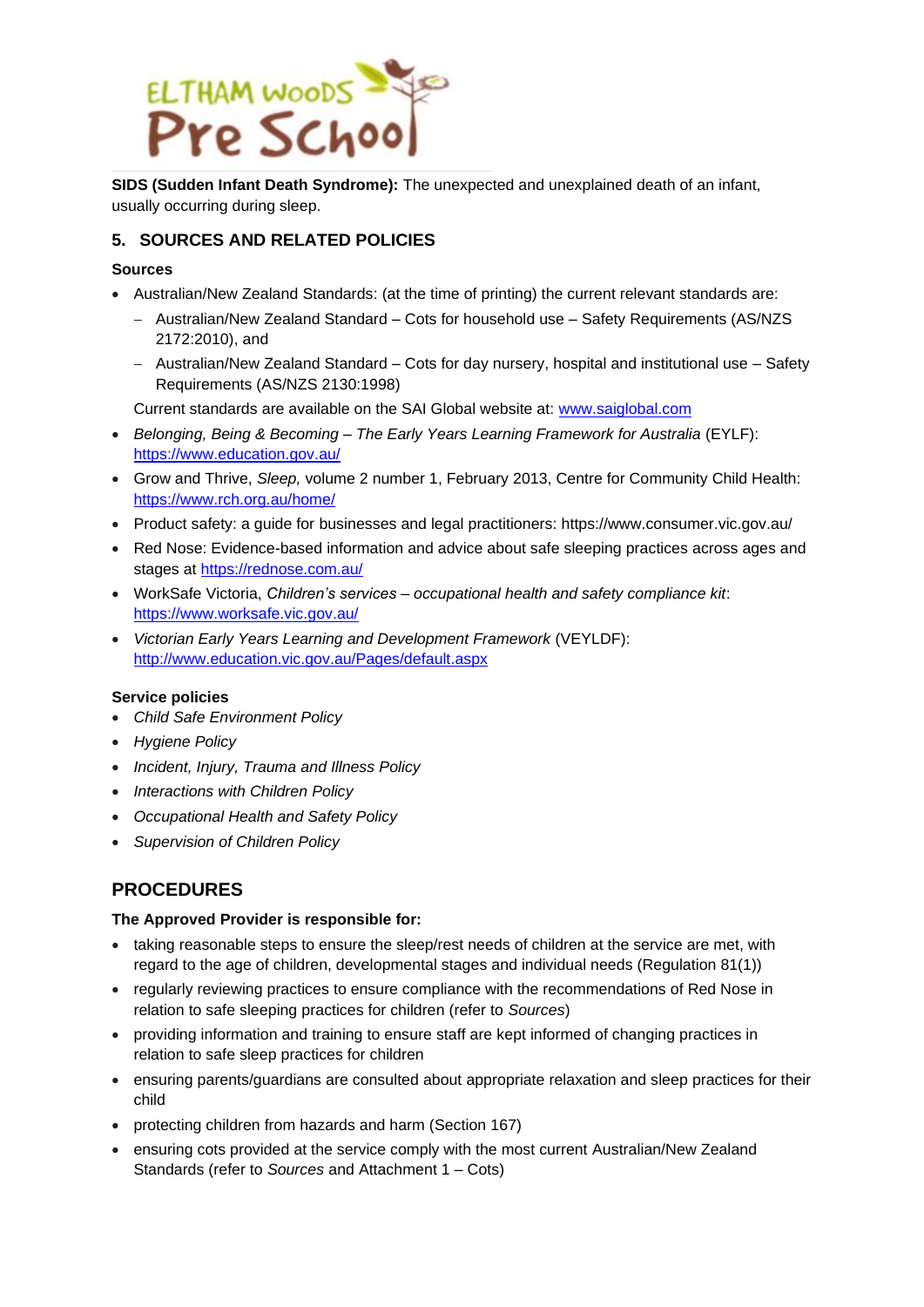

- ensuring that hammocks, prams and strollers are not used to settle children to sleep
- consulting with staff in relation to OHS issues when purchasing new equipment for the service
- ensuring compliance with WorkSafe Victoria's *Children's services – occupational health and safety compliance kit* (refer to *Sources*), including in relation to staff lifting children into and out of cots
- ensuring adequate supervision of children at the service at all times, including during relaxation and sleep
- ensuring that rooms used for sleep and relaxation are well ventilated
- ensuring that there is adequate space to store bedding in a hygienic manner (refer to *Hygiene Policy*).

### **The Nominated Supervisor is responsible for:**

- taking reasonable steps to ensure the sleep/rest needs of children at the service are met with regard to the age of children, developmental stages and individual needs (Regulation 81(2))
- ensuring the educational program provides opportunities for each child to sleep, rest or engage in appropriate quiet play activities, as required
- protecting children from hazards and harm (Section 167)
- removing any hazards identified in the child's resting or sleeping environment and informing the Approved Provider, as soon as is practicable
- ensuring all staff and educators comply with the recommendations of Red Nose in relation to safe sleeping practices for children (refer to *Sources*)
- educating families about evidence-based safe sleeping practices
- assessing whether there are exceptional circumstances for alternative practices where family beliefs conflict with current recommended evidence-based guidelines for safe sleeping practices, seek written support from a professional and develop a risk management plan
- ensuring all staff and educators comply with WorkSafe Victoria's *Children's services – occupational health and safety compliance kit* (refer to *Sources*) in relation to lifting children into and out of cots
- ensuring adequate supervision of children at the service at all times, including during relaxation and sleep
- storing items such as bedding in a hygienic manner to prevent cross-contamination (refer to *Hygiene Policy*).

### **Educators and other staff are responsible for:**

- providing each child with appropriate opportunities for relaxation and sleep according to their needs
- complying with the recommendations of Red Nose in relation to safe sleeping practices for children (refer to *Sources*)
- developing relaxation and sleep practices that are responsive to:
	- − the individual needs of children at the service
	- − parenting beliefs, values, practices and requirements
	- − the length of time each child spends at the service
	- − circumstance or events occurring at a child's home
	- − consistency of practice between home and the service
	- − a child's general health and wellbeing
	- − the physical environment, including room temperature, lighting, airflow and noise levels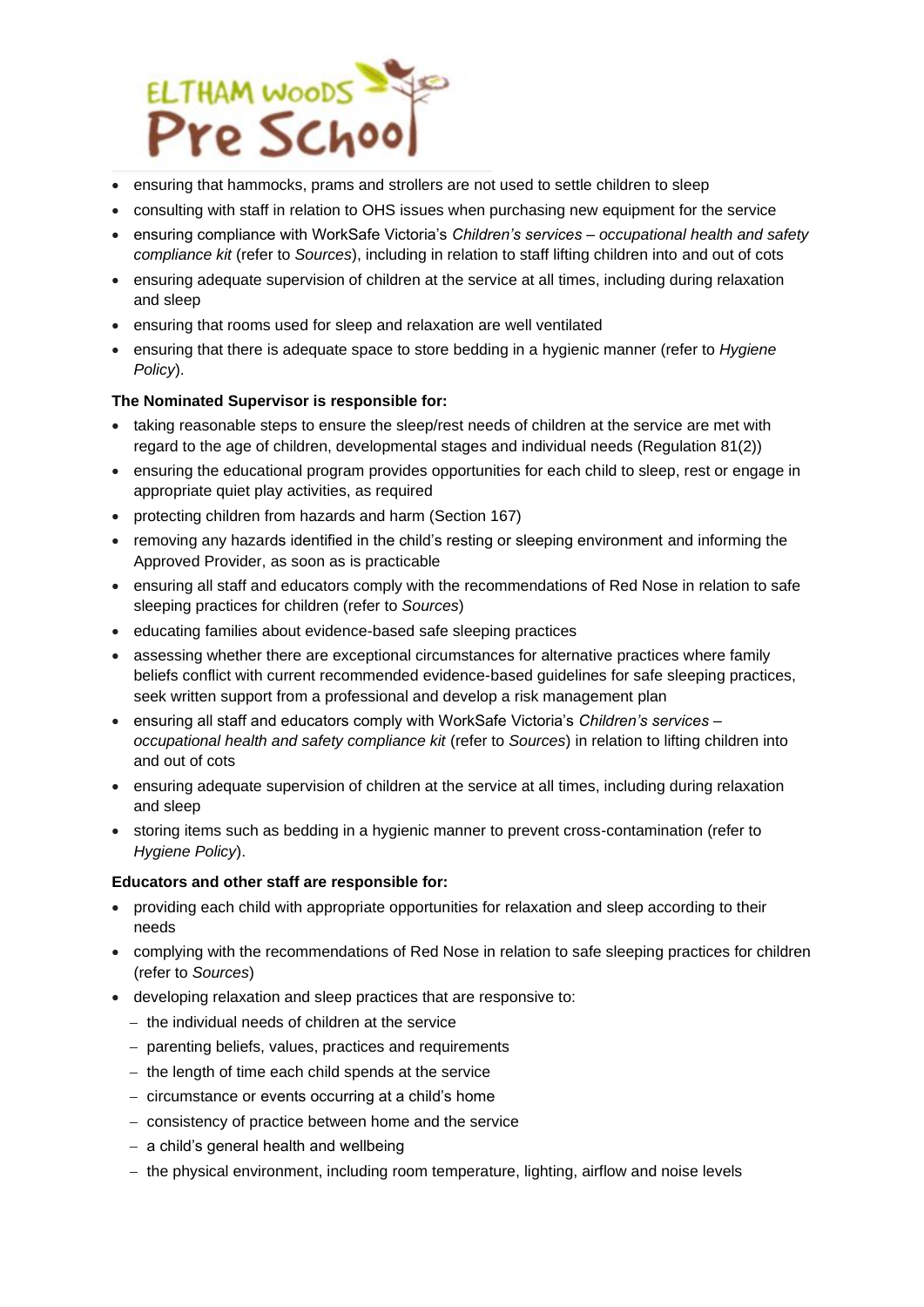

- educating families about evidence-based safe sleeping practices
- implementing the documented sleep regime and risk management strategies where in exceptional circumstances family beliefs conflict with current recommended evidence-based guidelines for safe sleeping practices
- minimising distress or discomfort for the children in their care
- ensuring that resting and sleeping practices are not used as a behaviour guidance strategy (refer to *Interactions with Children Policy*)
- providing a range of opportunities for relaxation throughout the day
- complying with WorkSafe Victoria's *Children's services – occupational health and safety compliance kit* (refer to *Sources*), including in relation to lifting children into and out of cots
- providing input in relation to OHS issues when new equipment is purchased for the service
- conducting regular safety checks of equipment used for sleeping/resting, such as cots and mattresses
- removing any hazards identified in the child's resting or sleeping environment and informing the Nominated Supervisor or Approved Provider, as soon as is practicable
- ensuring that any hanging cords, mobiles, curtains and blinds are inaccessible to children who are resting or sleeping
- providing adequate supervision (refer to *Definitions*) of all children, including during sleep, rest and relaxation
- supervising children displaying symptoms of illness closely, especially when resting or sleeping (refer to *Incident, Injury, Trauma and Illness Policy*)
- ensuring that artificial heating, such as heat bags and hot-water bottles, is not used to provide warmth
- ensuring that each child has their own bed linen, and that the *Hygiene Policy* and procedures are implemented for the cleaning and storage of cots, mattresses and linen
- documenting and communicating children's rest and sleep times to co-workers during shift changes
- providing information to families about the service's relaxation and sleep practices
- developing communication strategies to inform parents/guardians about their child's rest and sleep patterns, including times and length of sleep
- encouraging children's independence, and assisting children with dressing as needed.

#### **Parents/guardians are responsible for:**

- discussing their child's relaxation and sleep requirements and practices prior to commencing at the service, and when these requirements change
- providing information on the child's enrolment form if the child requires special items while resting or sleeping e.g. a comforter or soft toy
- providing a written medical report if their baby/child is not to be placed on their back during sleep. Parents/guardians must communicate alternative resting practices to staff.

### **Volunteers and students, while at the service, are responsible for following this policy and its procedures.**

### **EVALUATION**

In order to assess whether the values and purposes of the policy have been achieved, the Approved Provider will: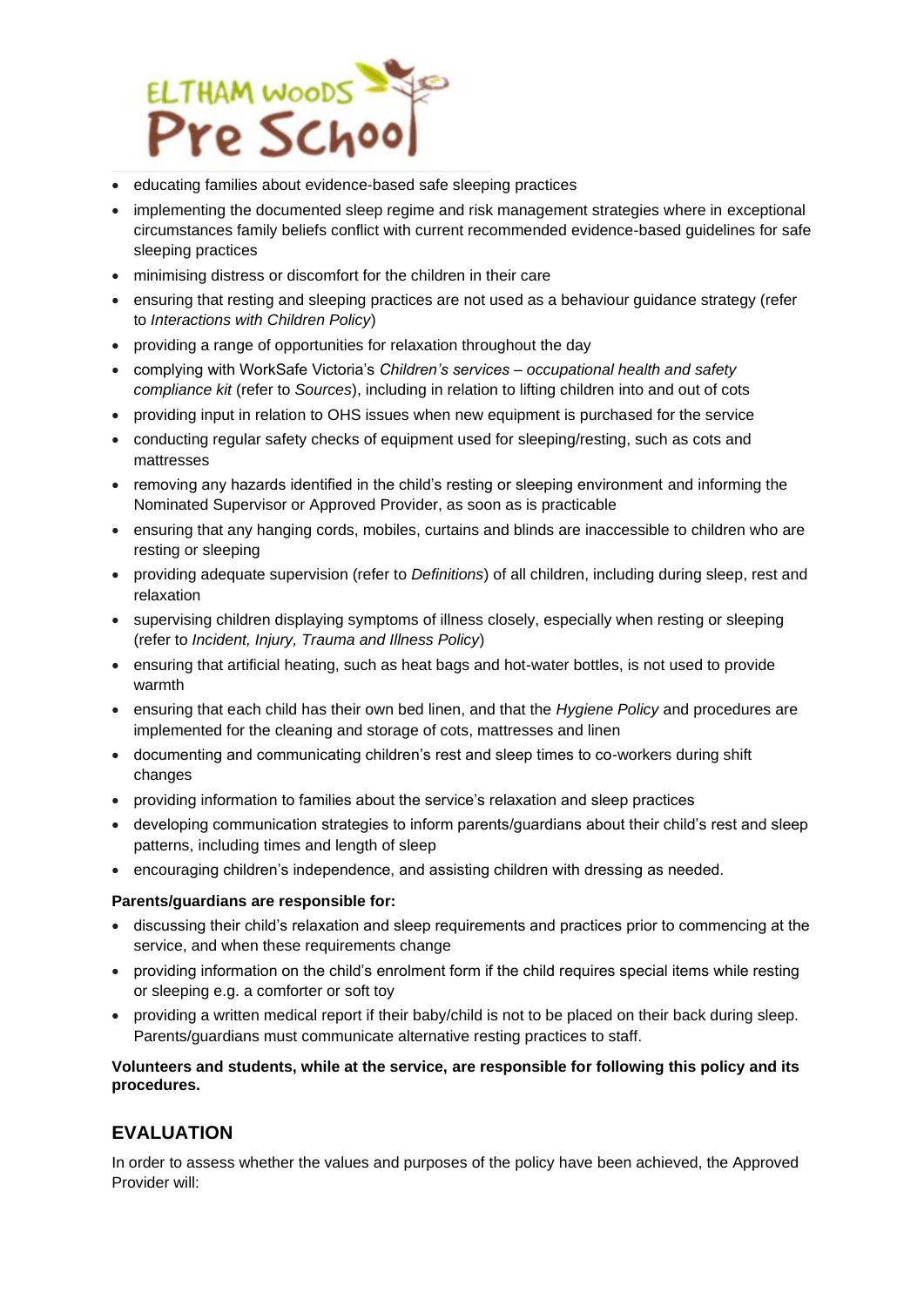

- regularly seek feedback from everyone affected by the policy regarding its effectiveness
- monitor the implementation, compliance, complaints and incidents in relation to this policy
- keep the policy up to date with current legislation, research, policy and best practice
- revise the policy and procedures as part of the service's policy review cycle, or as required
- notify parents/guardians at least 14 days before making any changes to this policy or its procedures unless a lesser period is necessary because of a risk.

### **AUTHORISATION**

This policy was adopted by the Approved Provider of Eltham Woods Pre-School in 2021.

**REVIEW DATE:** 2023.